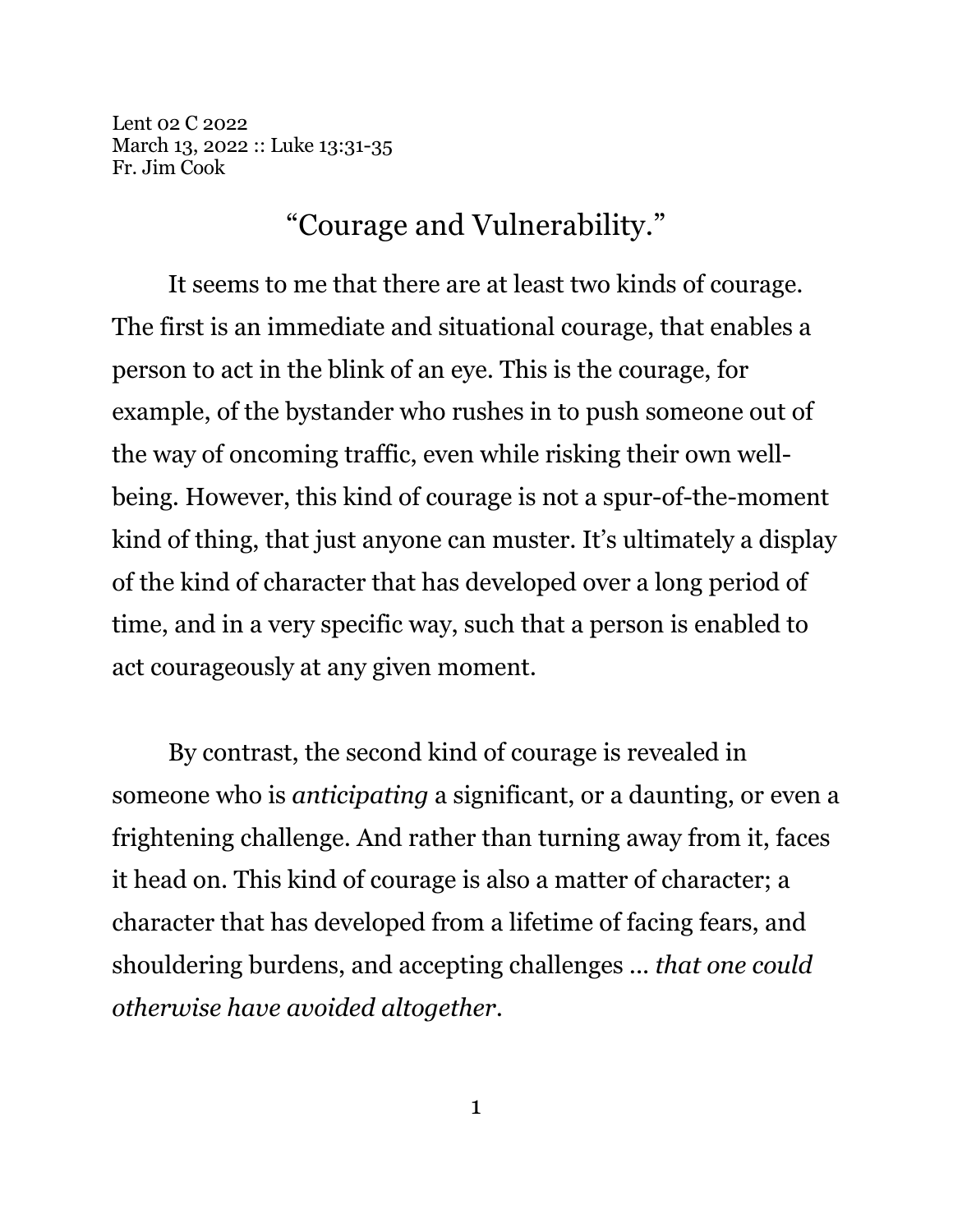And it's this second kind of courage that Jesus displays in our gospel reading. Some Pharisees have gone to Jesus, and warned him that Herod wants him dead, and that he should take immediate evasive measures. But Jesus refuses. Instead, he stays true to his mission, and he continues his ministry. And it's this commitment to stay on a dangerous and risky course — *and to do so for the sake of others* — that is the very embodiment of this second kind of courage.

And though I've read this passage so many times before, what struck me about it this time around, was the absolutely critical role that *vulnerability* plays in this kind of courage. I mean, to anticipate a challenge, and perhaps even suffering — as Jesus most certainly is — *and not look away*, is, by definition, someone making themselves vulnerable for the sake of others.

And that's really important to think about. Because, as a culture, we don't generally equate vulnerability with courage. Sure, we'll equate it with care, or love, or concern, but not so much with courage. But here's the thing: When we're at our best as a culture, we'll recognize the *need* to be vulnerable *to* those, and *for* those, we care about most deeply.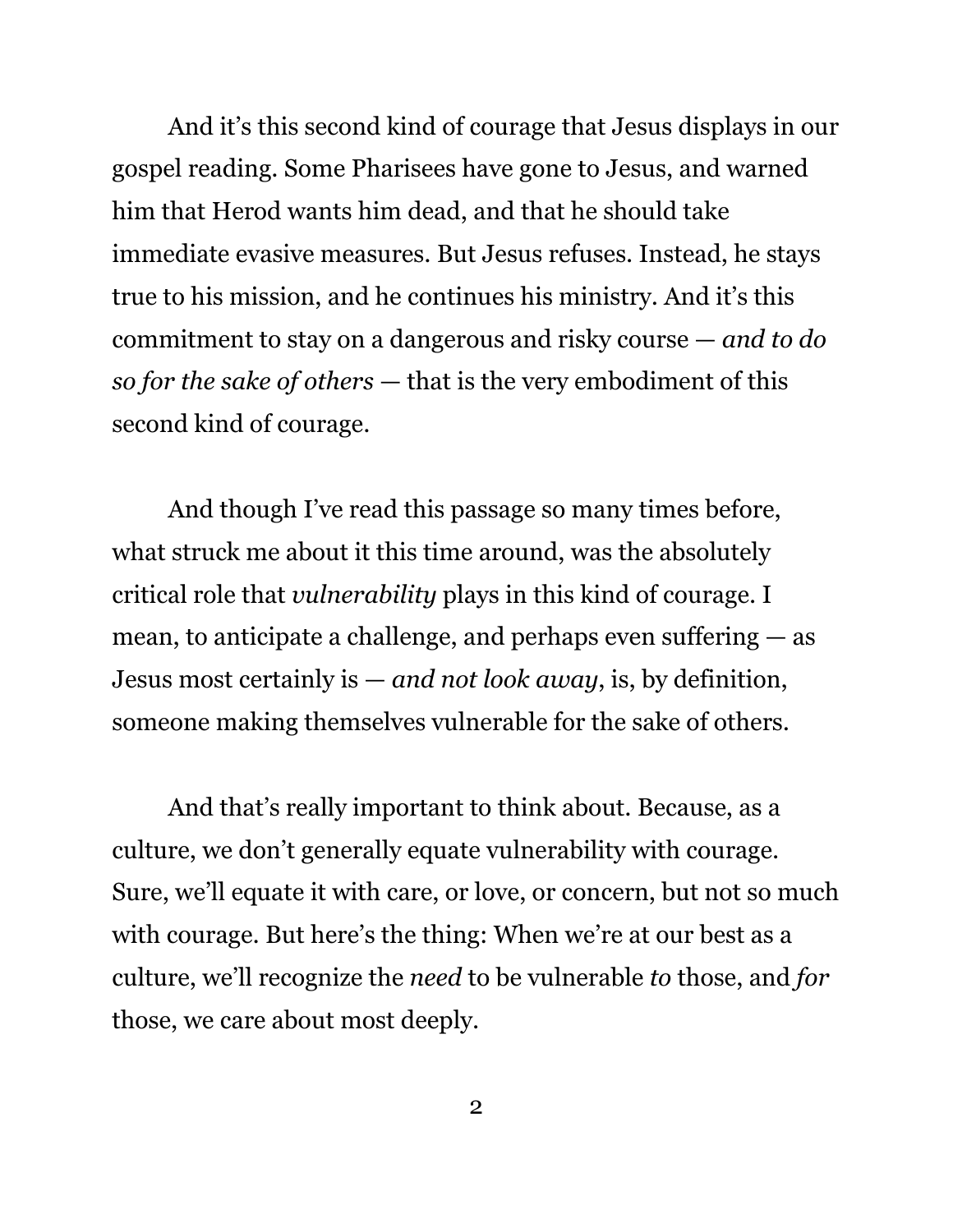And so, not only does Jesus demonstrate that vulnerability is essential to courage, but also that vulnerability is at the very heart of the Christian life. Because vulnerability enables us to discover that unique and particular strength, that comes from being open to the needs of those around us; that comes from being vulnerable.

By the way, did you notice the imagery that Jesus chose to illustrate his love and concern for God's people? Yes, it was the image of a mother hen gathering her brood of chicks under her wings, so that she might protect them and keep them safe. What an interesting choice! I mean, beyond the provocative feminine imagery for God — which almost begs us to reconsider some of our views of God — it's also an image of unparalleled vulnerability; something any parent or grandparent knows only too well.

And by embodying this combination of courage and vulnerability, Jesus is actually suggesting *that this is true of God as well*. In other words, through Jesus, God has also become vulnerable to all of the unpleasant and unfortunate circumstances of our lives.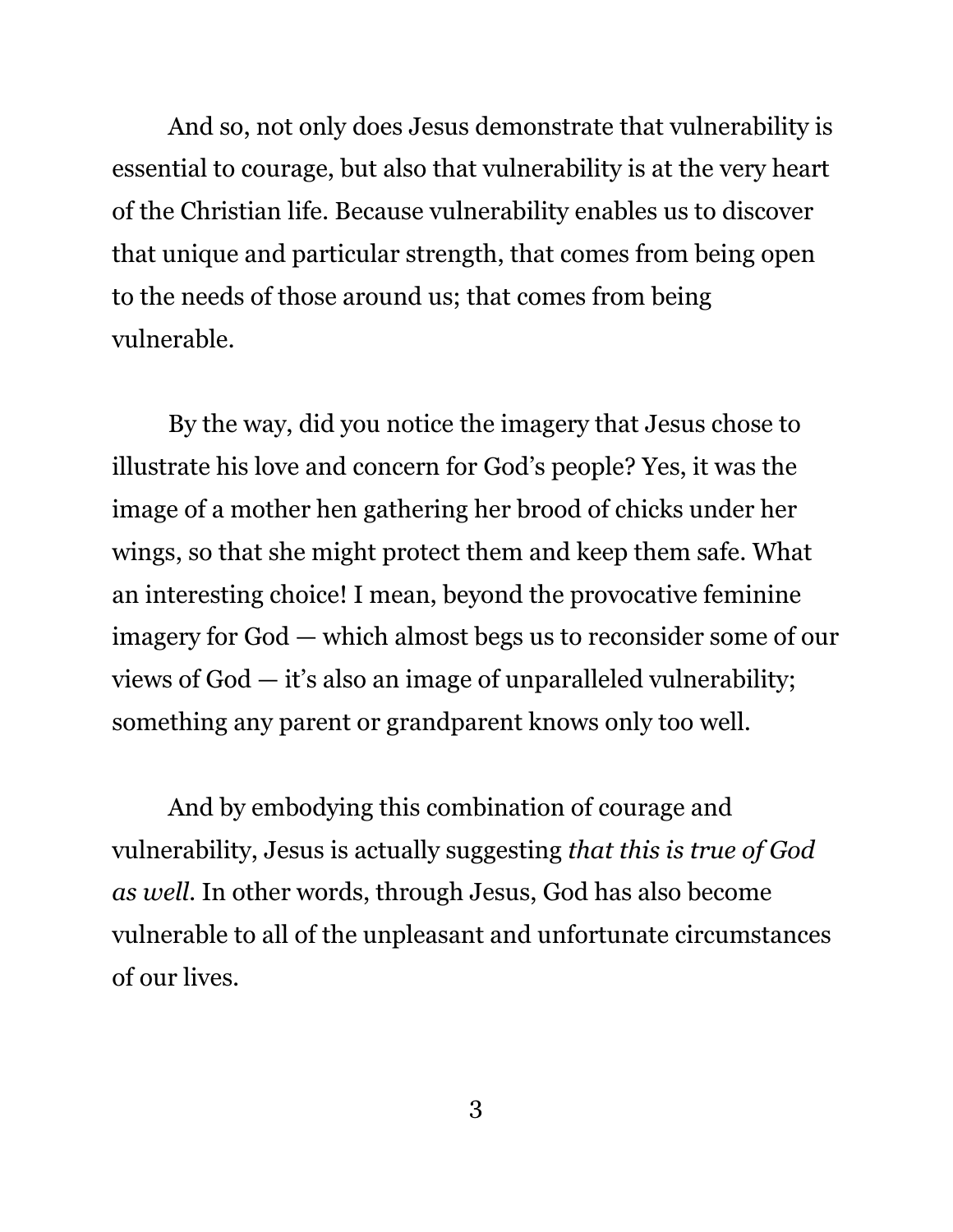And so, Jesus has been warned, but he continues on the road to Jerusalem. But not to prove that he's a fearless hero. And not to make a sacrifice for sin to a judgmental God. And not even to combat death and the devil. But rather, Jesus marches to Jerusalem, and embraces the cross that awaits him, out of a profound love for all of humanity. In other words, Jesus is enacting a mother's fierce love, that will stop at nothing to protect her children.

Now, I know that embracing this kind of vulnerability might spur feelings that we'd rather avoid. But I also know that it enables us to be more fully human. And more caring, and compassionate, and courageous than we otherwise could be. And what's more, it might even allow us to reach the point where we can actually have the "eyes to see" that *all of humanity* deserves our love, our empathy, and our respect.

In the end, I wonder what this world might look like, if everyone decided to embrace the vulnerability that true courage requires? If everyone had the assurance that the best place to encounter God was where we felt the most vulnerable?